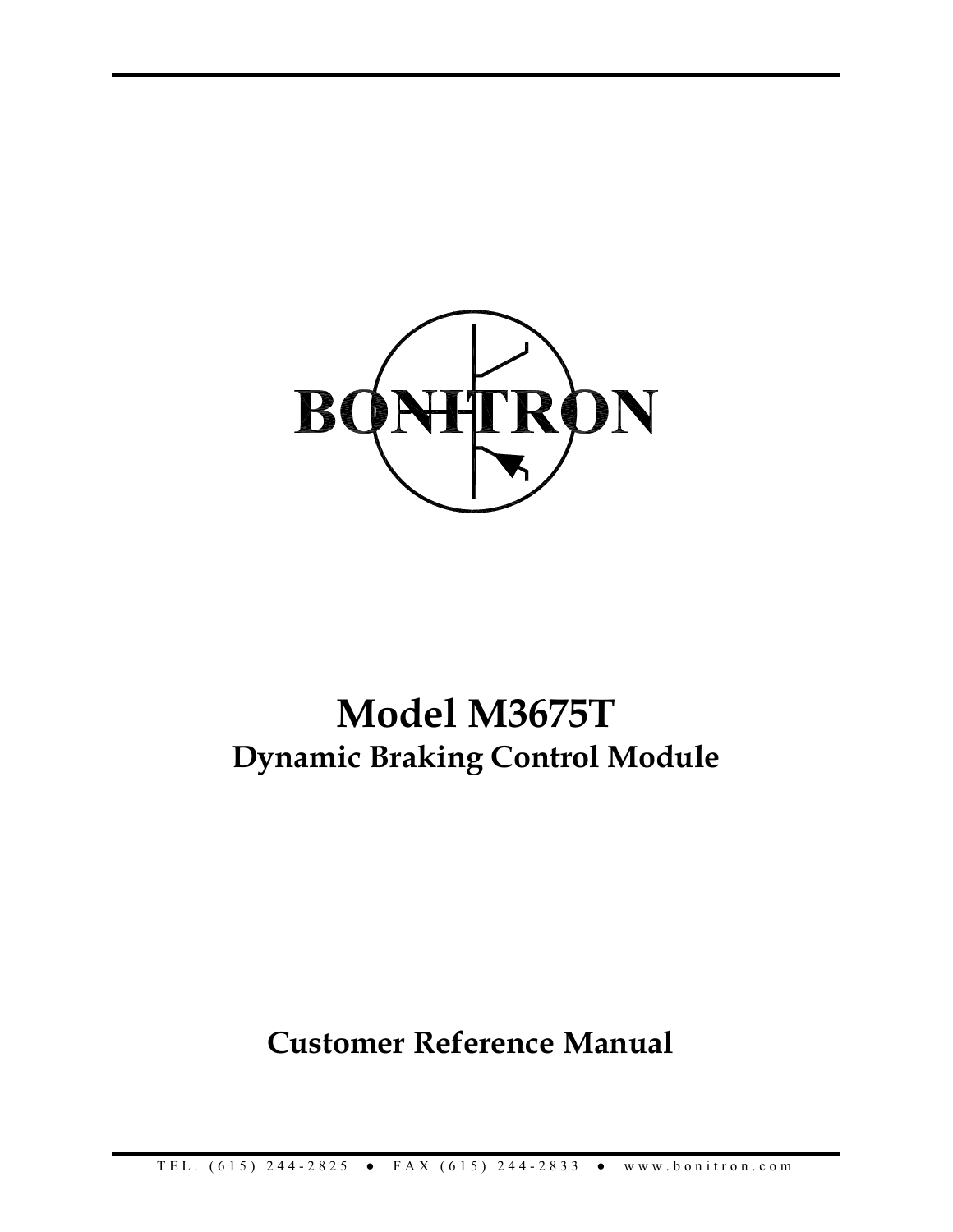## Bonitron, Inc.



#### **Bonitron, Inc.**

**An Industry Leader in AC Drive Systems and Industrial Electronics** 

## **OUR COMPANY**

Bonitron is an international supplier of power controls designed to improve the performance and reliability of electronic systems and variable frequency drives. Located in Nashville, Tennessee, and founded in 1962, Bonitron has gained a reputation for designing and manufacturing products with the highest possible degree of quality and reliability.

Bonitron has all the necessary resources in-house for complete electronic product development and manufacturing. Engineering facilities include a CAD lab for circuit board design and engineering labs for prototype testing and evaluation. Production facilities include production areas for circuit board assembly, a machine tool and sheet metal shop for chassis fabrication, and a systems assembly and checkout area. With these assets, Bonitron is positioned to be a leader into the future while maintaining first class support for their current customer base.

Worldwide sales of equipment are generated mainly by reputation and referrals. Our customer base includes all of the major drive manufacturers, their distributors, OEMs, end users, and many other satisfied companies. Equipment is installed throughout the United States as well as in Canada, Mexico, Costa Rica, Argentina, Brazil, Chile, Venezuela, Northern Ireland, the Netherlands, Spain, Hungary, Israel, Turkey, China, India, Indonesia, Singapore, Taiwan, and the Philippines.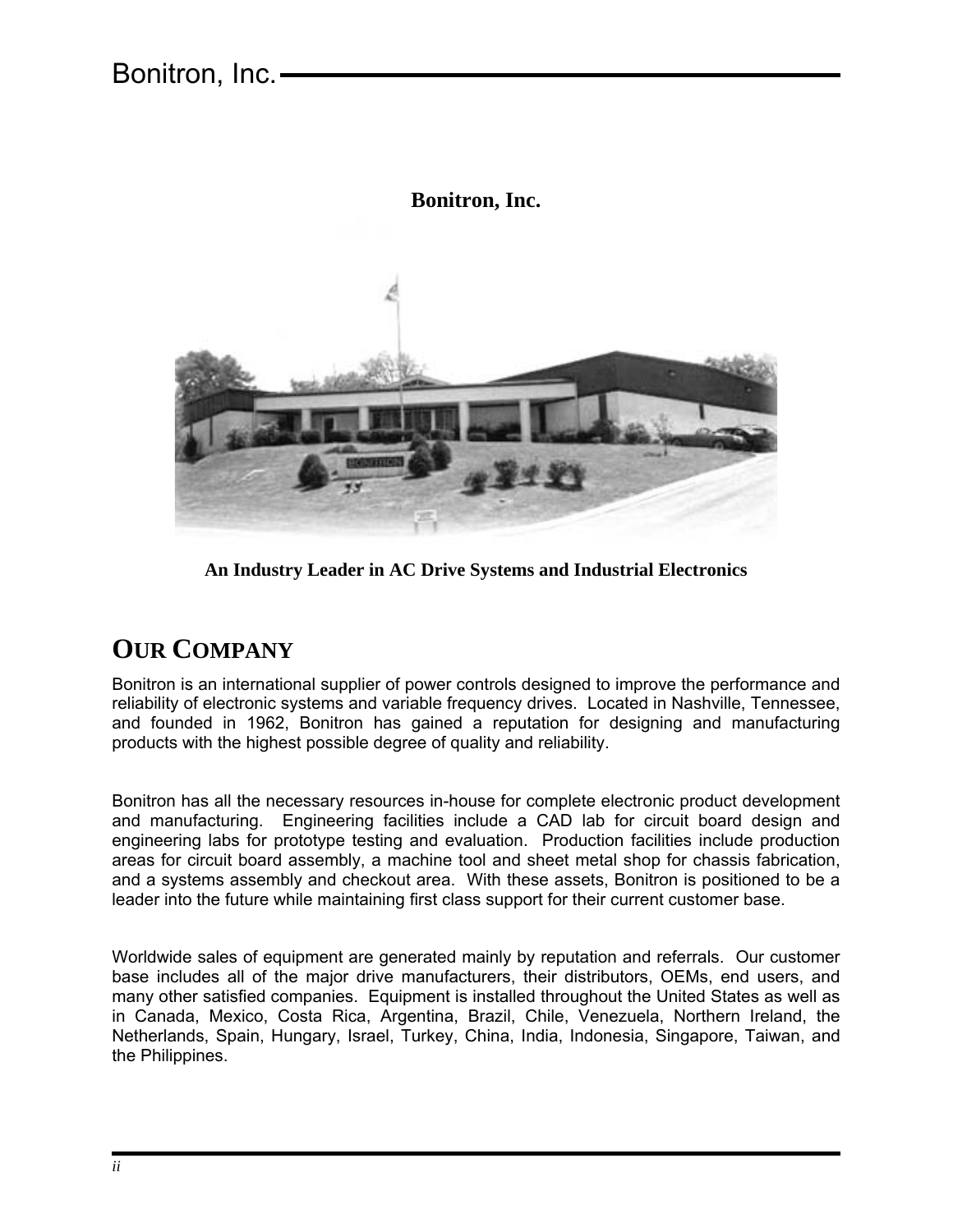## **TALENTED PEOPLE MAKING GREAT PRODUCTS**

The engineering team at Bonitron has the background and expertise needed to design, develop, and manufacture the quality industrial systems demanded by today's client. A strong academic background supported by continuing education is complemented by many years of hands-on field experience. Expertise encompasses a broad range of applications and engineering solutions such as modern power conversion design techniques and microprocessor-based controls. This insures a solution tailored to the specific needs of the client.

A clear advantage that Bonitron has over many competitors is combined on-site engineering labs and manufacturing facilities. This allows the engineering team to have immediate access to and response from testing and manufacturing. This not only saves time during prototype development, but also is essential to providing only the best quality products.

## **AC DRIVE OPTIONS**

In 1975, Bonitron began working with the AC inverter drive specialists at synthetic fiber plants to develop speed control systems that could be interfaced to their plant process computers. Since that time, Bonitron has developed AC drive option modules that help overcome many of the problems encountered in applications of modern AC variable frequency drives.

Bonitron's Ride-Thru module provides protection from AC line voltage sags while the Line Regen and Resistive Braking modules provide DC Bus regulation for over-voltage due to regenerated voltage.

Bonitron AC drive modules are available to provide Undervoltage, Overvoltage, Line Side, Load Side, Maintenance, Power Quality, and Green / Sustainability solutions. These products are compatible with the drives of all major manufacturers and have become the standard in many industries including semiconductor, oil, and fiber.

## **WORLD CLASS PRODUCTS**

Bonitron has developed over 3000 different modules and systems. Bonitron is willing and able to meet the unique specifications the client may request.

Some Bonitron products include:

- Power Sag Ride-Thru Modules
- Power Outage Ride-Thru Modules
- Line Regen Modules
- Resistive Braking Modules
- Modular High Speed Precision AC Inverter Systems
- Inverter Upgrade Modules
- Multi-motor, Multi-phase Current Sensors
- Battery Production Charging Systems
- Data Acquisition Systems
- Process Controllers
- Temperature Control Systems
- RMS True Reading Digital Voltmeters, Ammeters, and Frequency Meters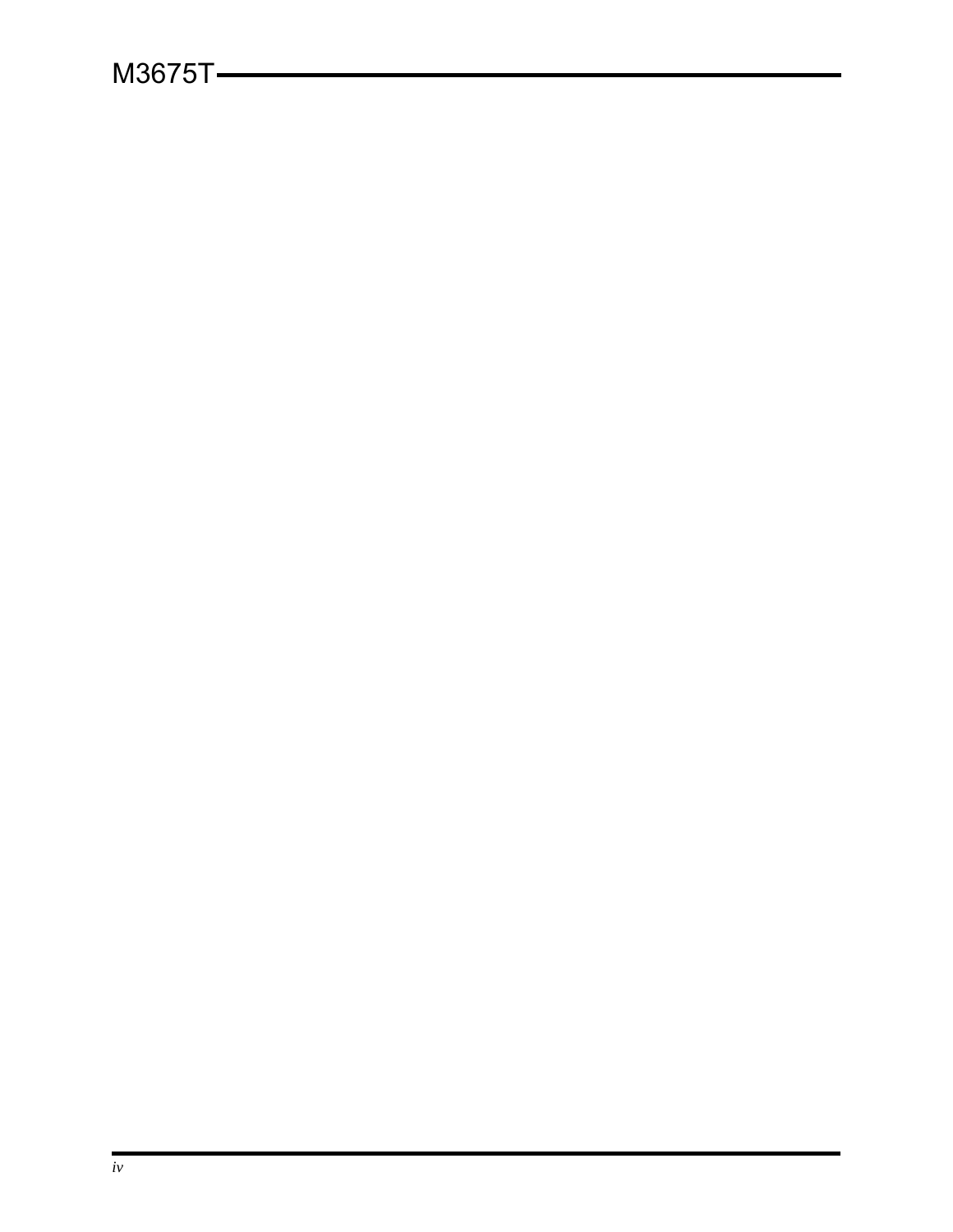|              | 11   |  |
|--------------|------|--|
|              | 1.2. |  |
|              | 1.3. |  |
|              |      |  |
|              |      |  |
|              | 21   |  |
|              | 2.2. |  |
|              |      |  |
|              |      |  |
|              | 2.3. |  |
|              |      |  |
|              | 2.4. |  |
|              |      |  |
|              | 31   |  |
|              | 3.2. |  |
|              | 3.3. |  |
|              | 3.4. |  |
|              |      |  |
|              | 3.5. |  |
|              |      |  |
| $\mathbf{4}$ |      |  |
|              | 41   |  |
|              |      |  |
| 5.           |      |  |
|              |      |  |
| 6.           |      |  |
|              | 6.1. |  |
|              |      |  |
|              | 6.2. |  |
|              |      |  |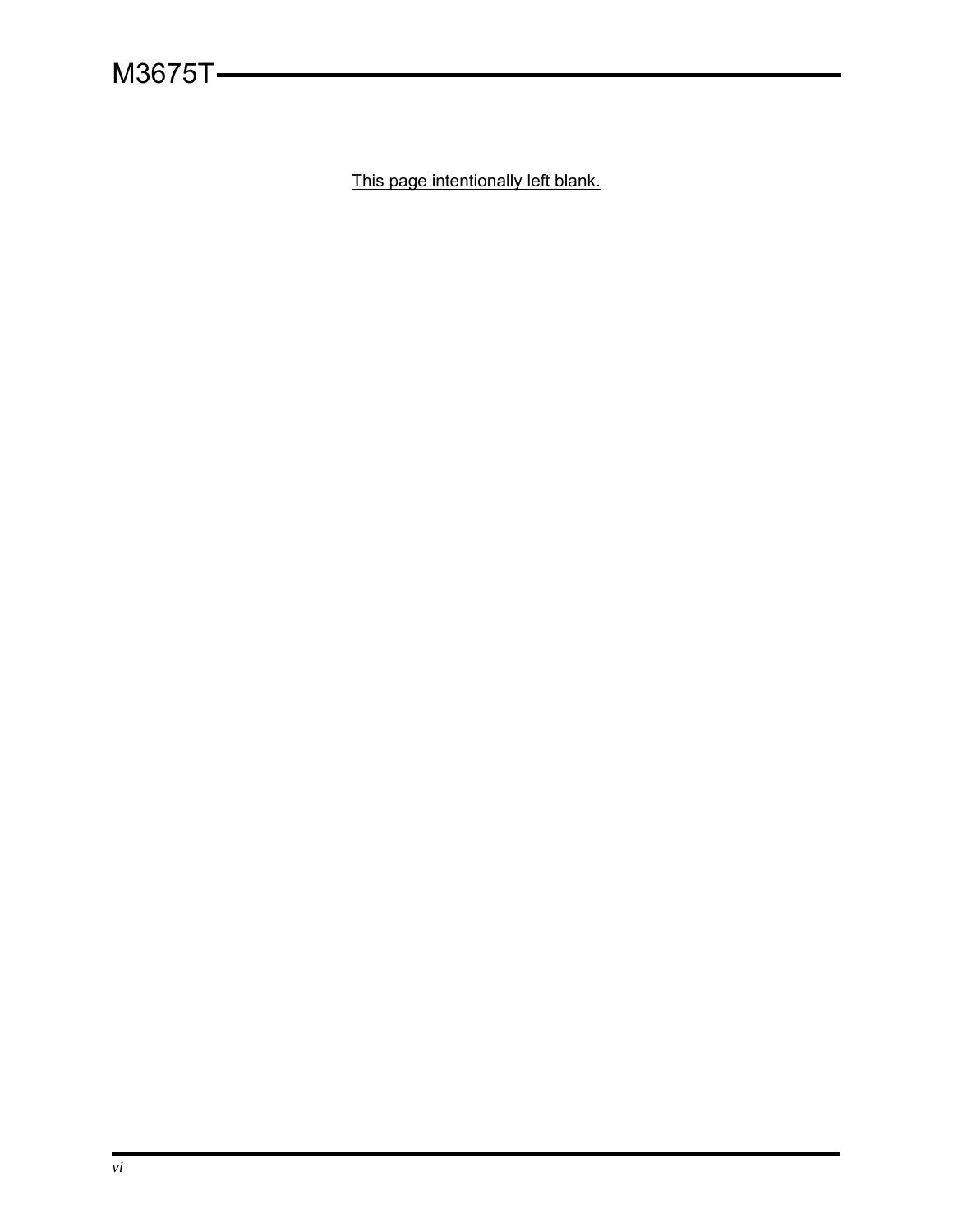## **1. INTRODUCTION**

## **1.1. WHO SHOULD USE**

This manual is intended for use by anyone who is responsible for integrating, installing, maintaining, troubleshooting, or using this equipment with any AC drive system.

Please keep this manual for future reference.

## **1.2. PURPOSE AND SCOPE**

This manual is a user's guide for the Model 3675T Braking Control Module. It will provide the user with the necessary information to successfully install, integrate, and use the M3675T.

In the event of any conflict between this document and any publication and/or documentation related to the AC drive system, the latter shall have precedence.

## **1.3. MANUAL VERSION AND CHANGE RECORD**

Rev 02d has minor format changes.

#### **Figure 1-1: Model M3675T**

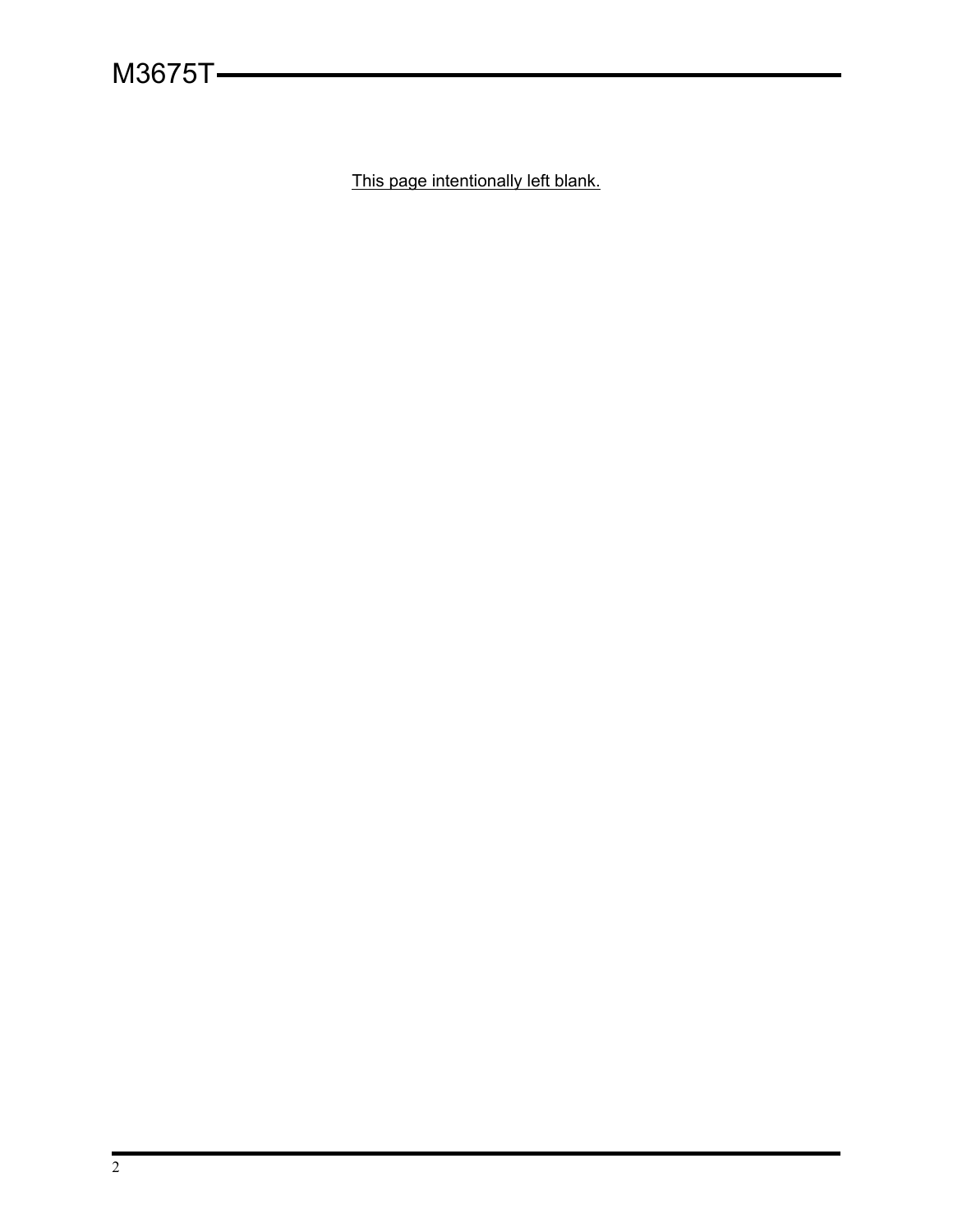## **2. PRODUCT DESCRIPTION**

The need for dynamic braking control occurs in applications where the frequency of an AC motor at times exceeds that of the variable frequency drive controlling it. When this happens, the motor acts as a generator. The energy produced in these circumstances may cause the drive to trip on an over-voltage condition or cause the motor to build up heat or run with an excessively high volts/Hertz ratio. This regenerated energy must either be dissipated or returned to the power line. For applications where this condition occurs infrequently, dissipating the energy as heat through dynamic braking control can be the most cost-effective solution.

The Model M3675T series of braking products is designed to provide dynamic braking control for applications utilizing a standard AC drive with a fixed DC bus. These modules have been designed for use with remotely mounted dynamic loads such as the M3675R-H100C or M3575R series of Dynamic Load Modules.

## **2.1. RELATED PRODUCTS**

The Model M3675R-H100C 96Ω/100W Braking Resistor and the M3575R series of Dynamic Load Modules are available for use with the M3675T Dynamic Braking Control Modules or with the drive's integral braking control module. Contact your drive distributor for more information.

## **2.2. PART NUMBER BREAKDOWN**

**Figure 2-1: Example of M3575T Part Number Breakdown**



#### **BASE MODEL NUMBER**

The Base Model Number, M3675T, indicates that the unit incorporates the braking transistor and its control circuitry only. An external braking resistor is required for proper function of the braking module.

#### **AC DRIVE VOLTAGE RATING**

The AC Voltage Rating of the braking unit should match the input AC line voltage to the AC drive used with the braking module. The AC Drive Voltage is indicated by a code letter.

| <b>Table 2-1: Control Voltage Rating Chart</b> |  |  |
|------------------------------------------------|--|--|
|                                                |  |  |

| <b>RATING CODE</b> | <b>LINE VOLTAGE INPUT</b> |
|--------------------|---------------------------|
|                    | 115VAC                    |
|                    | 230VAC                    |
| F.                 | 380VAC                    |
|                    | 460VAC                    |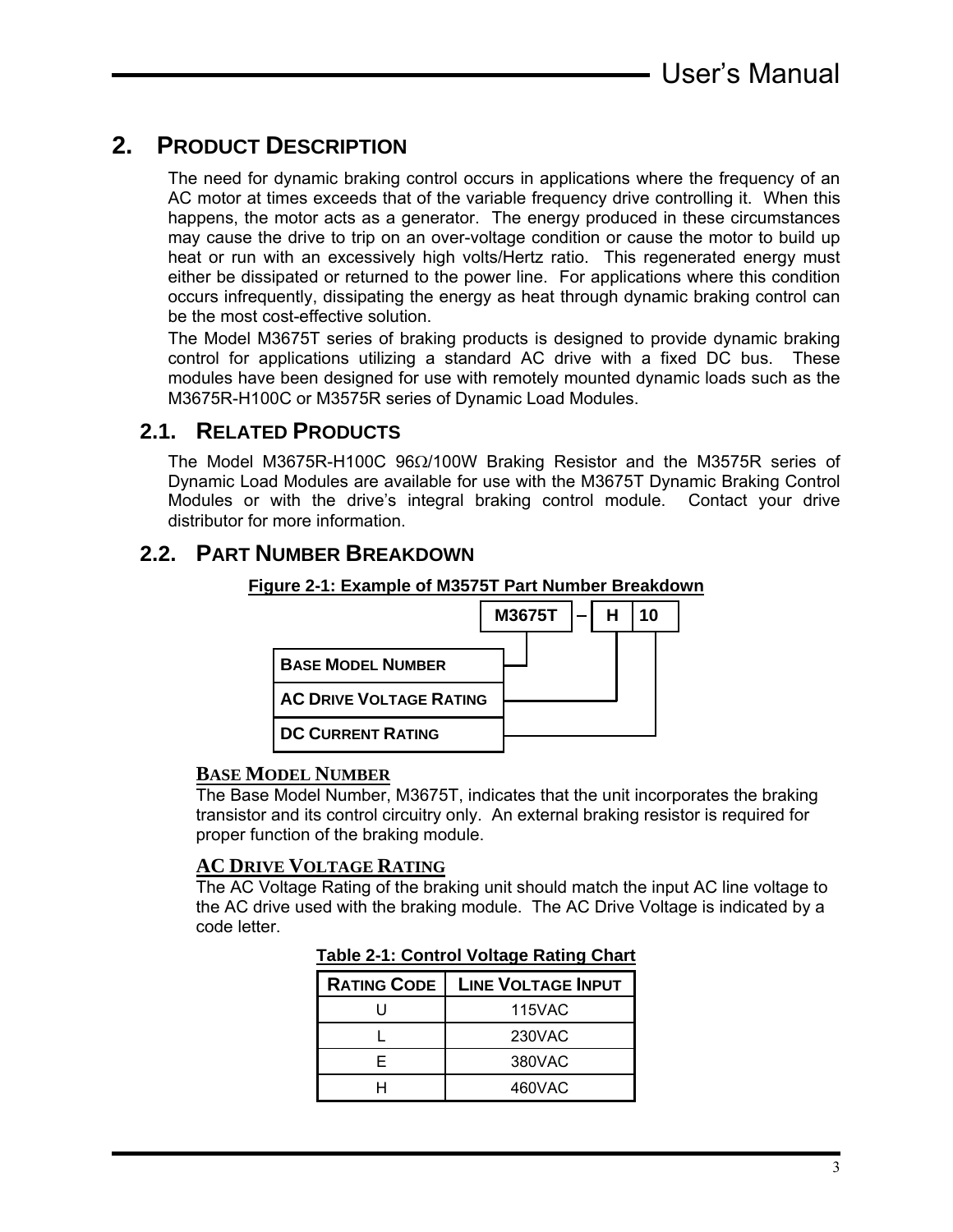#### **DC CURRENT RATING:**

The DC Current Rating indicates the maximum DC current level safely handled by the braking unit. All M3675T modules are rated for a maximum of 10 Amps DC at 20% duty cycle.

## **2.3. GENERAL SPECIFICATIONS**

| <b>PARAMETER</b>        | <b>SPECIFICATION</b>                                        |
|-------------------------|-------------------------------------------------------------|
| Adjustments             | Factory calibrated - no field adjustments necessary         |
| Connections             | Drive DC bus                                                |
|                         | Resistors                                                   |
| Enclosure               | TYPE-1                                                      |
| <b>Panel Indicators</b> | DC bus                                                      |
|                         | Active braking<br>For use with the following drive systems: |
|                         | <b>115VAC</b>                                               |
| Drive Voltage           | <b>230VAC</b>                                               |
|                         | 380VAC                                                      |
|                         | 460VAC                                                      |
|                         | 10 Amps DC maximum                                          |
| <b>Braking Current</b>  | (Use Bonitron M3575T for applications requiring higher      |
|                         | current ratings)                                            |
|                         | 2.5hp (for 115VAC drives)                                   |
|                         | 5.0hp (for 230VAC drives)                                   |
| Peak Horsepower         | 7.5hp (for 380VAC drives)                                   |
|                         | 10.0hp (for 460VAC drives)                                  |
|                         | 20% Maximum braking                                         |
| Duty Cycle              | (Use Bonitron M3452 for applications requiring higher duty  |
|                         | cycles)                                                     |
| Maximum On-Time         | 15 seconds                                                  |
| <b>Control Power</b>    | Derived from DC bus voltage                                 |
|                         | 190VDC (for 115VAC drives)                                  |
|                         | 375VDC (for 230VAC drives)                                  |
| Turn-On Voltage         | 620VDC (for 380VAC drives)                                  |
|                         | 750VDC (for 460VAC drives)                                  |
|                         | 180VDC (for 115VAC drives)                                  |
|                         | 350VDC (for 230VAC drives)                                  |
| Turn-Off Voltage        | 600VDC (for 380VAC drives)                                  |
|                         | 725VDC (for 460VAC drives)                                  |
| Storage Temp            | -20 $\mathrm{^{\circ}C}$ to +65 $\mathrm{^{\circ}C}$        |
| Humidity                | Below 90% non-condensing                                    |
| Atmosphere              | Free of corrosive gas and dust                              |

#### **Table 2-2: General Specifications Chart**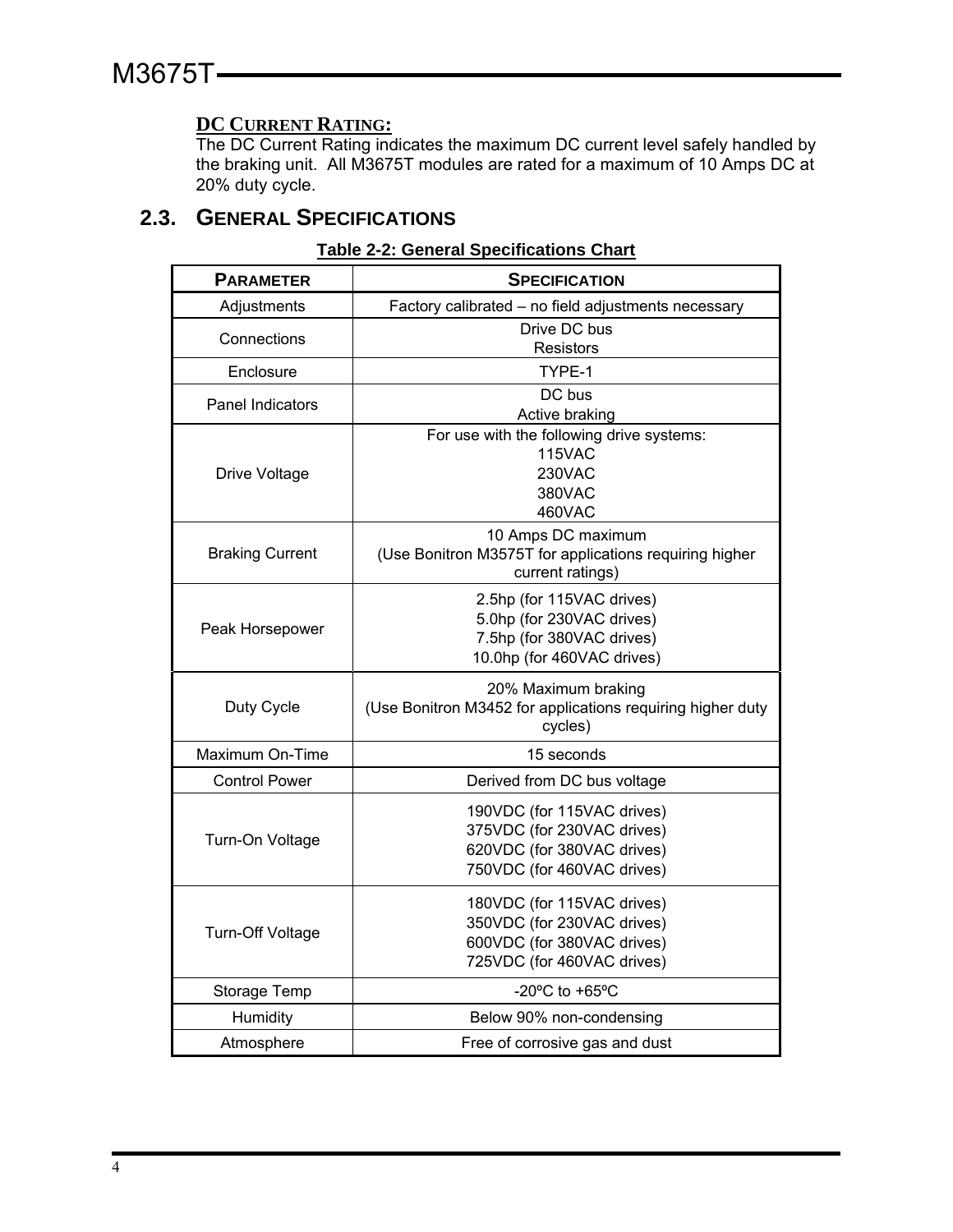## **2.4. GENERAL PRECAUTIONS AND SAFETY WARNINGS**



**HIGH VOLTAGES MAY BE PRESENT !** 

**FAILURE TO HEED THESE WARNINGS MAY RESULT IN SERIOUS BODILY INJURY OR DEATH!** 



**FILIS PRODUCT GENERATES HEAT DURING OPERATION.** 

- **THIS PRODUCT SHOULD BE INSTALLED ACCORDINGLY ON NON - FLAMMABLE SURFACES WITH CLEARANCES OF AT LEAST TWO INCHES IN ALL DIRECTIONS.**
- **NO USER-SERVICEABLE PARTS ARE CONTAINED WITHIN THIS PRODUCT . I NOPERABLE UNITS SHOULD BE REPLACED OR RETURNED FOR EVALUATION AND/OR REPAIR BY QUALIFIED TECHNICIANS**
- **BEFORE ATTEMPTING INSTALLATION OR REMOVAL OF THIS PRODUCT , BE SURE TO REVIEW ALL DRIVE AND / OR RESISTIVE LOAD DOCUMENTATION FOR PERTINENT SAFETY PRECAUTIONS.**
- **INSTALLATION AND/OR REMOVAL OF THIS PRODUCT SHOULD ONLY BE ACCOMPLISHED BY A QUALIFIED ELECTRICIAN IN ACCORDANCE WITH NATIONAL ELECTRICAL C ODE OR EQUIVALENT REGULATIONS.**

**ANY QUESTIONS AS TO APPLICATION, INSTALLATION OR SERVICE SAFETY SHOULD BE DIRECTED TO THE EQUIPMENT SUPPLIER.**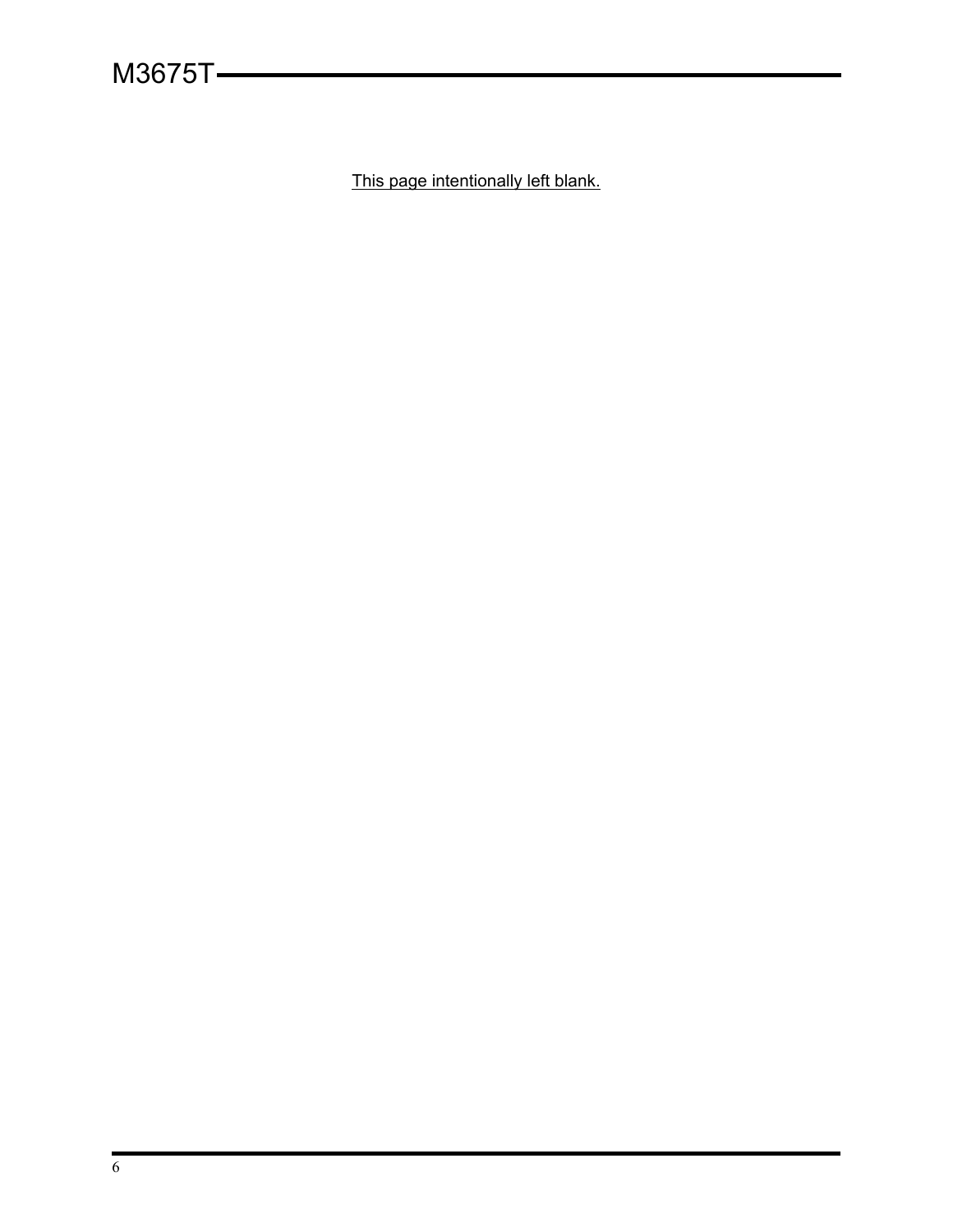## **3. INSTALLATION INSTRUCTIONS**



*Installation and/or removal of this product should only be performed by a qualified electrician in accordance with National Electrical Code or local codes and regulations.* 

Proper installation of the Model M3675T Dynamic Braking Control Module should be accomplished following the steps outlined below. Be sure to refer to your AC drive's instruction manual as you perform these steps. Please direct all installation inquiries that may arise during the installation and start up of this braking product to your supplier or system integrator.

## **3.1. ENVIRONMENT**

The installation site for the module should be chosen with several considerations in mind:

- The mounting surface must be non-flammable, as the unit may generate high ambient temperatures during typical operation.
- The unit will require a minimum clearance of two inches in all directions around it.
- The unit will require adequate protection from the elements.

## **3.2. UNPACKING**

Upon receipt of this product, please verify that the product received matches the product that was ordered and that there is no obvious physical damage to the unit. If the wrong product was received or the product is damaged in any way, please contact the supplier from which the product was purchased.

### **3.3. MOUNTING**

Once the installation site has been selected as outlined above, the unit should be mounted in place using two  $\frac{1}{4}$  inch diameter bolts or studs. Refer to Figure 6-1 to determine the correct mounting dimensions for your unit.

## **3.4. WIRING AND CUSTOMER CONNECTIONS**

This section provides information pertaining to the field connection of the DC bus inputs to the M3675T Dynamic Braking Module. Actual connection points and terminal numbers for the AC drive module will be found in the documentation provided with the drive. **Be sure to review all pertinent drive and system documentation as well as the power wiring information in Section 3.4.1 before proceeding.** 

### **3.4.1. POWER WIRING**



*Only qualified electricians should perform and maintain the interconnection wiring of this product. All wiring should be done in accordance with local codes.* 



*DC bus polarity must be observed! Connecting the DC bus with the polarity reversed will cause damage to the equipment!*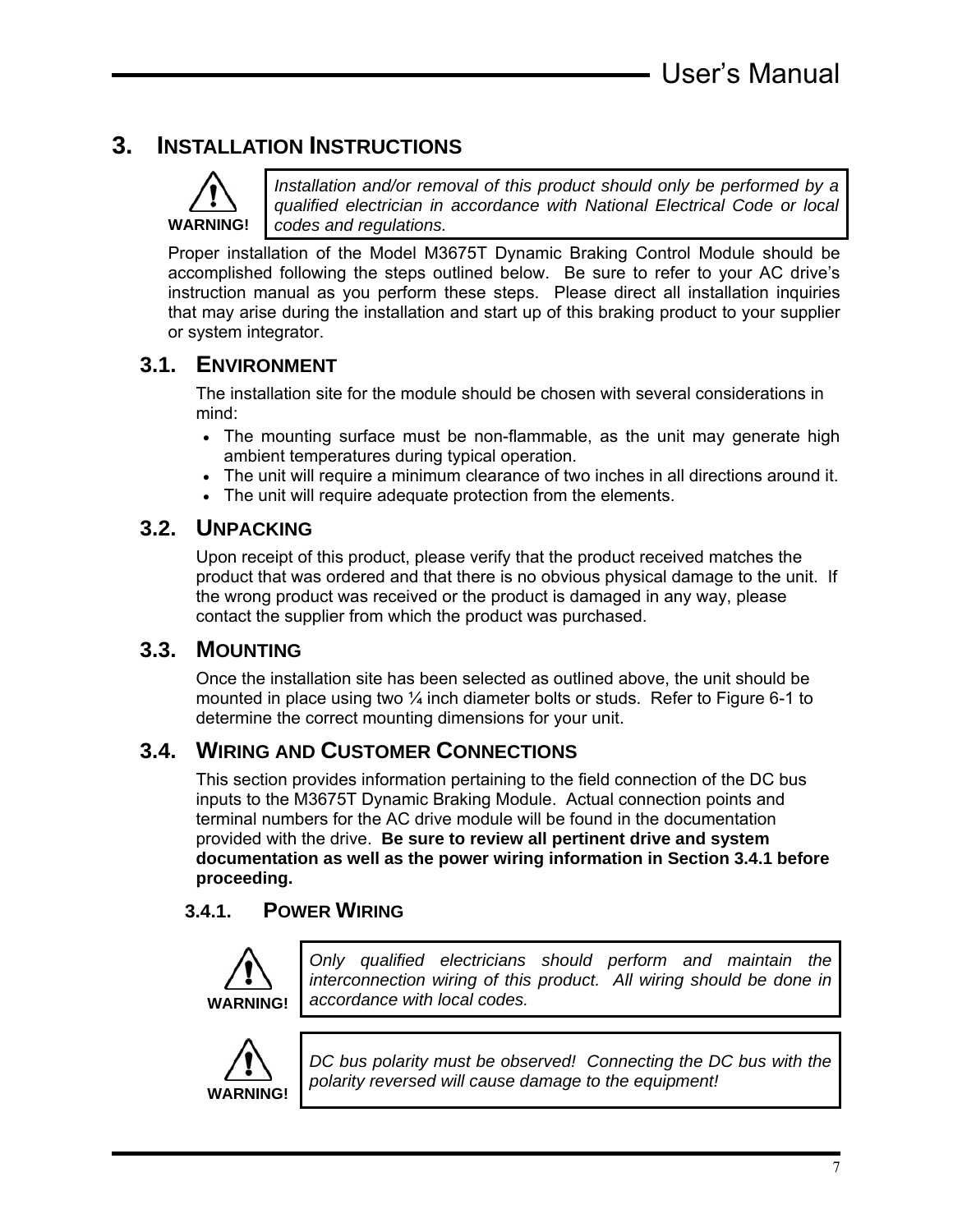For the maximum wire size accepted by the individual field connection terminals, refer to Table 3-1: Power Wiring Specifications. Wire types and sizes should be chosen in accordance with national and local electrical codes to meet the voltage and current levels present for your application.

Minimum load resistance requirements listed in Table 6-1: Module Ratings in the Engineering Section of this manual MUST be followed when selecting a dynamic load for use with the M3675T unit.

Figure 3-1 shows a typical interconnection of the M3675T with the M3575R Resistor Module. For interconnection with other load modules, refer to the documentation supplied with them.

| TERMINAL             | <b>MIN WIRE</b><br><b>AWG</b> | <b>MAX WIRE</b><br><b>AWG</b> | <b>TORQUE</b> |
|----------------------|-------------------------------|-------------------------------|---------------|
| DC+, DC-, RES+, RES- | 16                            | 12                            | 8 lb-in       |
| Ground               | 16                            | 12                            | 8 lb-in       |

**Table 3-1: Power Wiring Specifications**

## **3.5. TYPICAL CONFIGURATION**

#### **Figure 3-1: Typical Chassis Interconnection Diagram**

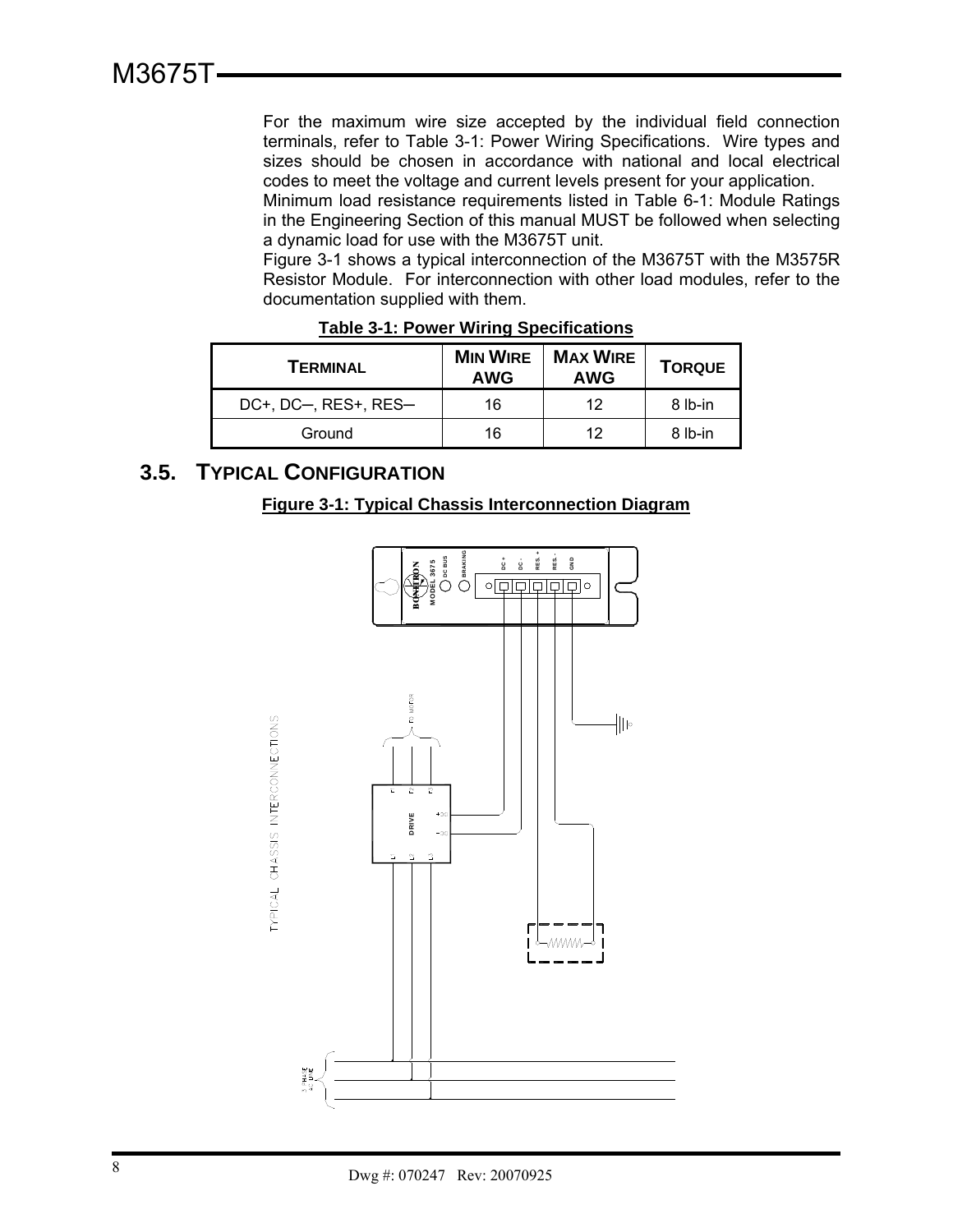## **4. OPERATION**

## **4.1. FUNCTIONAL DESCRIPTION**

The M3675T Module controls the bus voltage of a variable frequency drive by transferring energy to a resistor.

When the drive's DC bus voltage exceeds a fixed setpoint, the Dynamic Braking Control Module's control electronics turns on an IGBT transistor connecting a dynamic load across the DC bus. When the DC bus drops below another threshold, the IGBT turns off. The Turn-On setpoint is fixed at:

375VDC for 230VAC systems 620VDC for 380VAC systems 750VDC for 460VAC systems 940VDC for 575VAC systems

## **4.2. FEATURES**

For output and bus protection the M3675T includes a semiconductor fuse which limits the energy in the case of a bus or control fault.

#### **4.2.1. INDICATORS**

#### **4.2.1.1. DC BUS**

The DC Bus indicator illuminates when the voltage between the DC+ and DC- terminals is greater than 50VDC.



*Do not use this light as an indication that the DC bus is safe to work on! Always check the DC bus with a working voltmeter before servicing equipment, as the DC bus light may be broken!* 

#### **4.2.1.2. CONTROL POWER**

This indicator illuminates when control power is applied to the unit, and indicates that the control circuit is functioning.

#### **4.2.1.3. ACTIVE BRAKING**

This indicator illuminates when the chopper IGBT is on. When the drive is idle, this light should not be on. During braking, this light will be on or flashing, depending on the amount of braking energy. This light will also be on if the Bus Discharge input is active.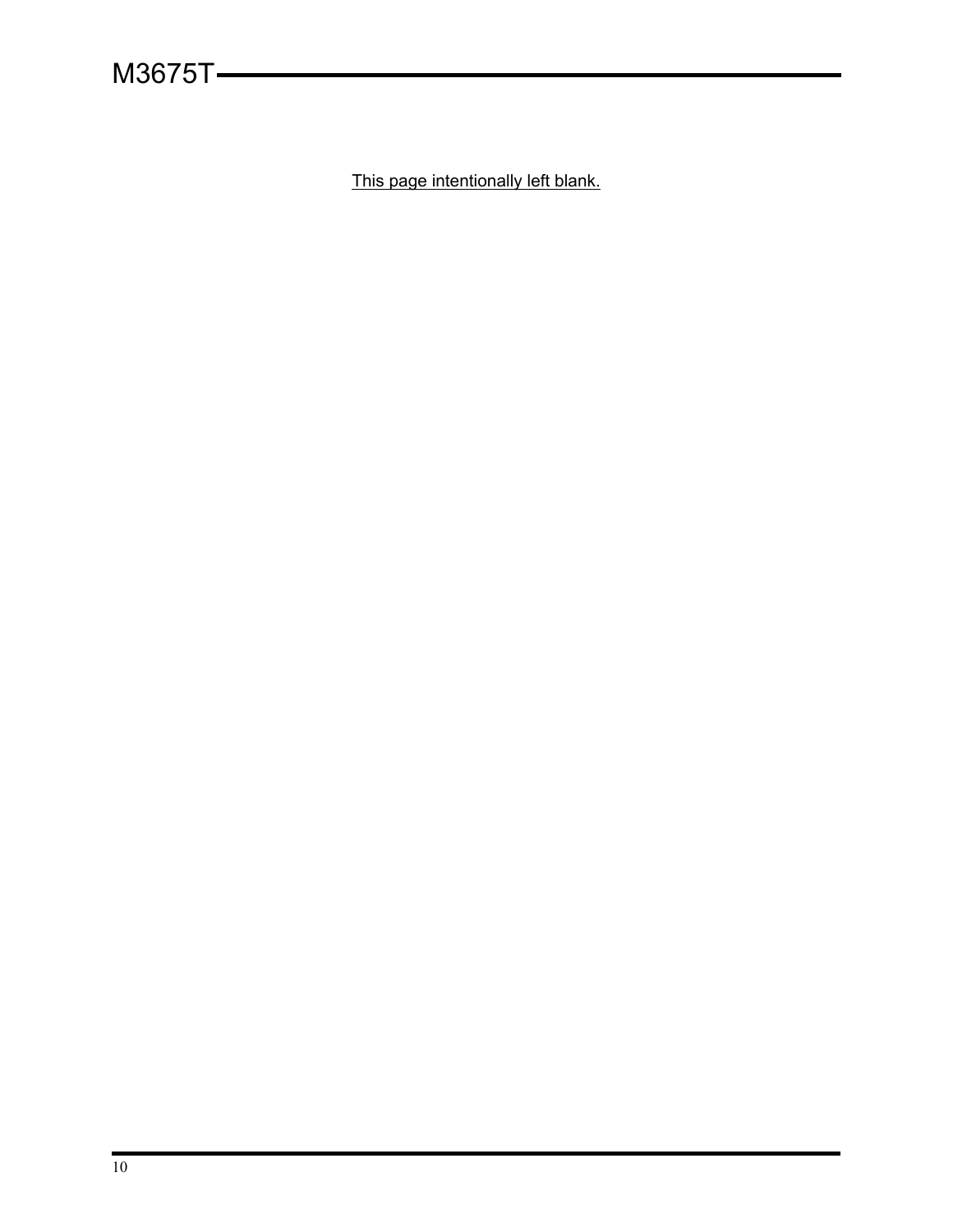## **5. MAINTENANCE AND TROUBLESHOOTING**

### **5.1. TROUBLESHOOTING**

If a problem occurs on start-up or during normal operation, refer to the problems described below. If a problem persists after following the steps below, contact the product supplier or your system integrator for assistance.

Repairs or modifications to this equipment are to be performed by Bonitron approved personnel only. Any repair or modification to this equipment by personnel not approved by Bonitron will void any warranty remaining on this unit.

#### **GREEN DC BUS POWER LED DOES NOT COME ON**

Ensure proper DC Bus voltage at input terminals to the unit. If proper DC Bus voltage is present, return unit for repair or replace unit.

#### **RED ACTIVE BRAKING LED STAYS ON OR FLASHES DURING MOTORING OPERATION**

Ensure that the voltage rating of M3675T is the same as the AC Drive. If the voltage rating is the same, ensure that the line voltage to the AC Drive is correct. If line voltage is abnormally high or low, the unit may require special calibration adjustments. Contact the product supplier or your system integrator for assistance. If correct line voltage is present on the AC Drive and the M3675T module is rated for the same line voltage as the AC Drive, return unit for repair or replace unit.

#### **DRIVE TRIPS ON OVER-VOLTAGE OR SELF-LIMITS ITS DECEL RATE**

Ensure that the Green DC Bus Power LED is **ON** (see above).

Ensure that the proper dynamic load value is connected to the M3675T unit and that the maximum current rating is not exceeded.

Most AC drives are capable of 150-200% output. If the AC Drive continues to trip and the application has been thoroughly reviewed, contact Bonitron.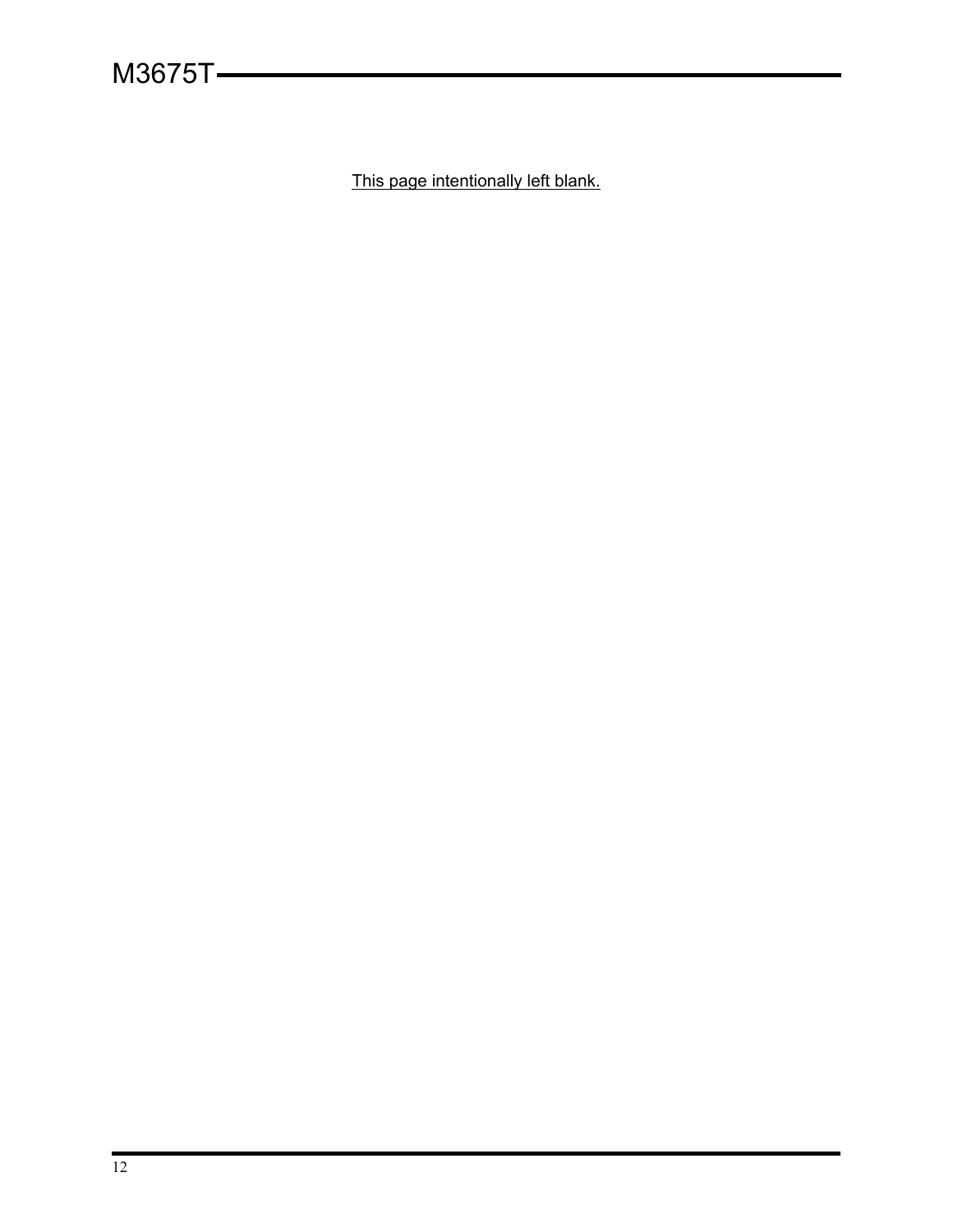## **6. ENGINEERING DATA**

## **6.1. RATINGS CHART**

See Table 6-1 below for the ratings for all M3675T modules currently available. Units are rated for 20% duty or 2A RMS. If your module is not listed below, please contact your supplier or systems integrator for this information.

| <b>PART</b><br><b>NUMBER</b> | <b>DRIVE</b><br><b>VOLTAGE</b> | <b>MAX</b><br><b>DC AMPS</b> | <b>MAX</b><br><b>BRAKING</b> | <b>MINIMUM</b><br><b>LOAD</b> |
|------------------------------|--------------------------------|------------------------------|------------------------------|-------------------------------|
| M3675T-U10                   | <b>115VAC</b>                  | 10A                          | 2.5 <sub>hp</sub>            | 19 $\Omega$                   |
| M3675T-L10                   | 230VAC                         | 10A                          | 5.0hp                        | $38\Omega$                    |
| M3675T-E10                   | 380VAC                         | 10A                          | 7.5 <sub>hp</sub>            | $62\Omega$                    |
| M3675T-H10                   | 460VAC                         | 10A                          | 10.0hp                       | $75\Omega$                    |

|  | Table 6-1: Module Ratings |
|--|---------------------------|
|  |                           |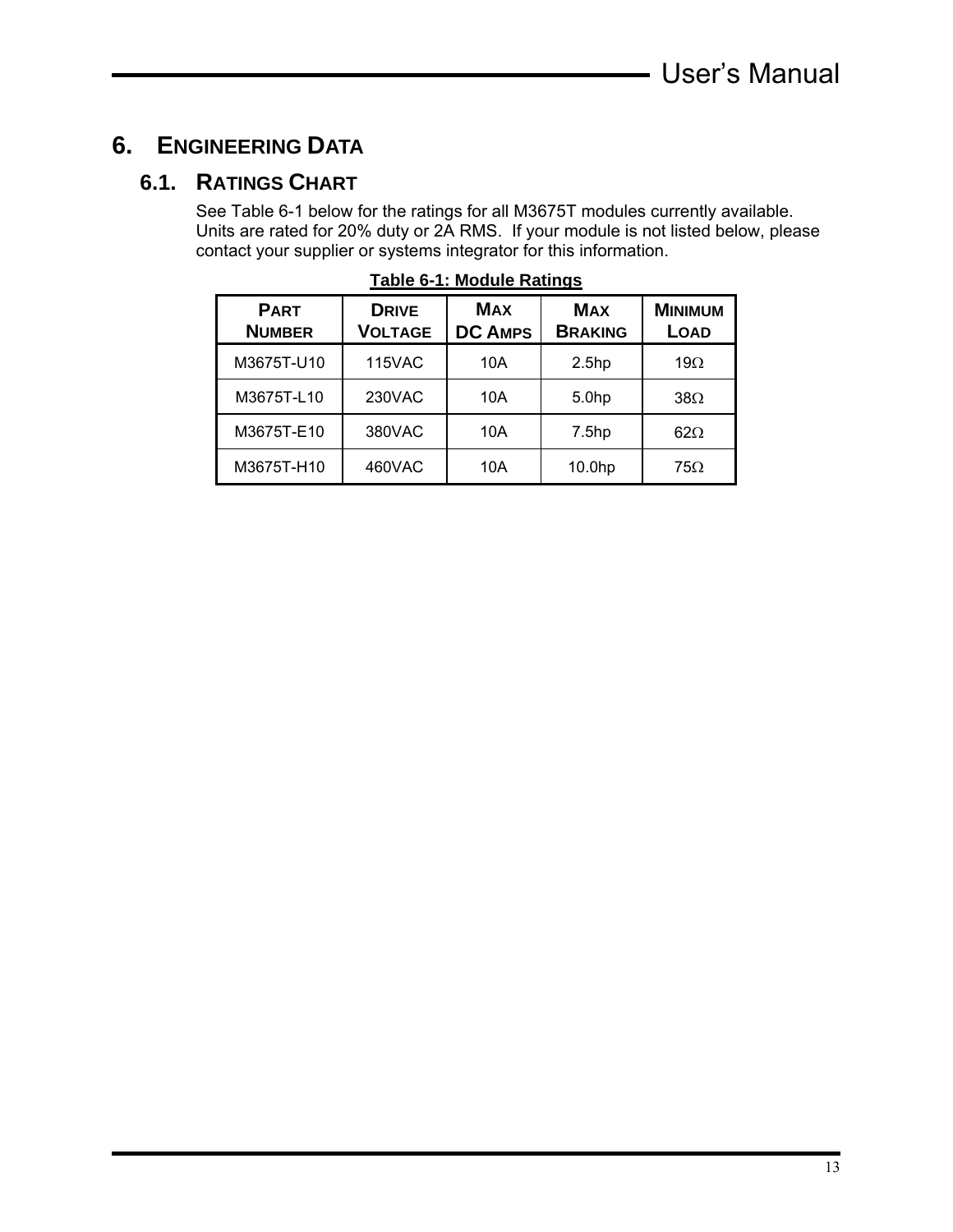## **6.2. DIMENSIONS AND MECHANICAL DRAWINGS**

**Figure 6-1: M3675T Chassis Dimensional Outline Drawing**



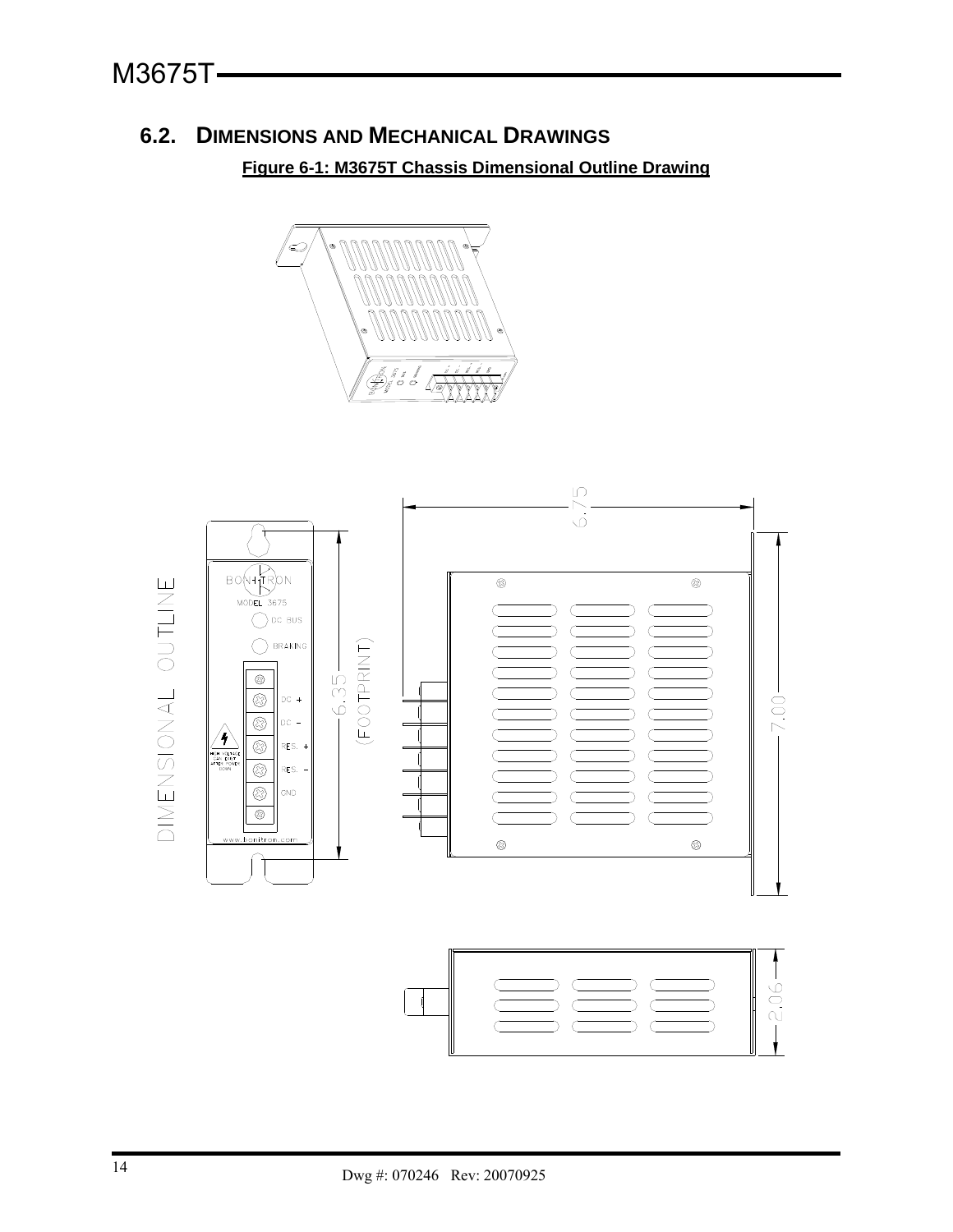|              | <b>User's Manual</b><br>- |
|--------------|---------------------------|
| <b>NOTES</b> |                           |
|              |                           |
|              |                           |
|              |                           |
|              |                           |
|              |                           |
|              |                           |
|              |                           |
|              |                           |
|              |                           |
|              |                           |
|              |                           |
|              |                           |
|              |                           |
|              |                           |
|              |                           |
|              |                           |
|              |                           |
|              |                           |
|              |                           |
|              |                           |